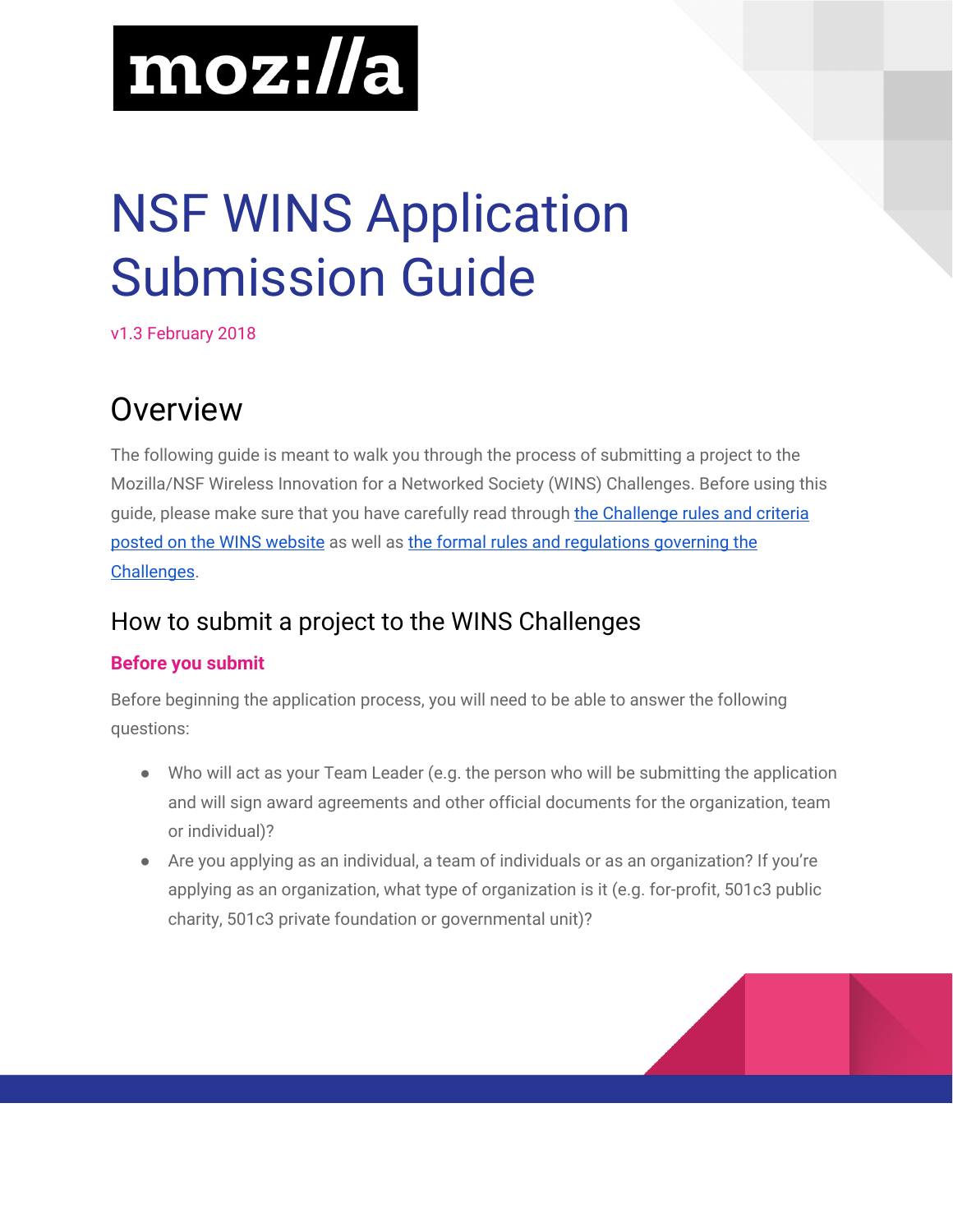● Will you submit your project to the **[Off-the-Grid](https://wirelesschallenge.mozilla.org/_assets/NSF-OffTheGrid.pdf) Internet Challenge**, the **[Smart](https://wirelesschallenge.mozilla.org/_assets/NSF-SmartCommunity.pdf)** [Community](https://wirelesschallenge.mozilla.org/_assets/NSF-SmartCommunity.pdf) Networks Challenge, or both?

Once you know the answers to these questions, you can begin the application process, even if your solution is not yet ready to submit.

#### **Intent to Apply Form**

The first step to submitting your project is to fill out and submit the [Intent](https://goo.gl/forms/mXDXAMhMBYWZNcUP2) to Apply Form, which is linked to on the NSF WINS [website](https://wirelesschallenge.mozilla.org/). You may fill out and submit this form even before you have finalized all of the details of your submission. **All entrants must submit an Intent to Apply form by 11:59:59pm PT on October 15, 2017.** Once your Intent to Apply Form has been reviewed by Mozilla staff, you will receive instructions via email, no later than October 31, 2017, on how to submit the next stage of your application. The Intent to Apply Form should only be submitted once per team, organization or individual.

#### **Application Step 1 (Design Concept)**

You will be invited to submit a full application via Mozilla's Fluxx portal once your Intent to Apply Form has been reviewed and approved by Mozilla. Once you have received this invitation, please visit Mozilla's Fluxx portal and log in using the information provided in the registration email. The questions that you will have to answer as part of the Step 1 Application are provided in the sample application at the end of this guide. **All Step 1 Applications must be received by 11:59:59pm PT on November 15, 2017.**

#### **Application Step 2 (Working Prototype)**

Based on the judges' selections, entrants will be notified via email whether they have been selected to move on to Stage 2 of the competition, as well as if they have been selected for an award recognizing an outstanding Design Concept. Entrants will receive this notification no later than January 31, 2018. Entrants who are selected to move on to the second stage of the competition will receive instructions on how to submit their Step 2 application for their working

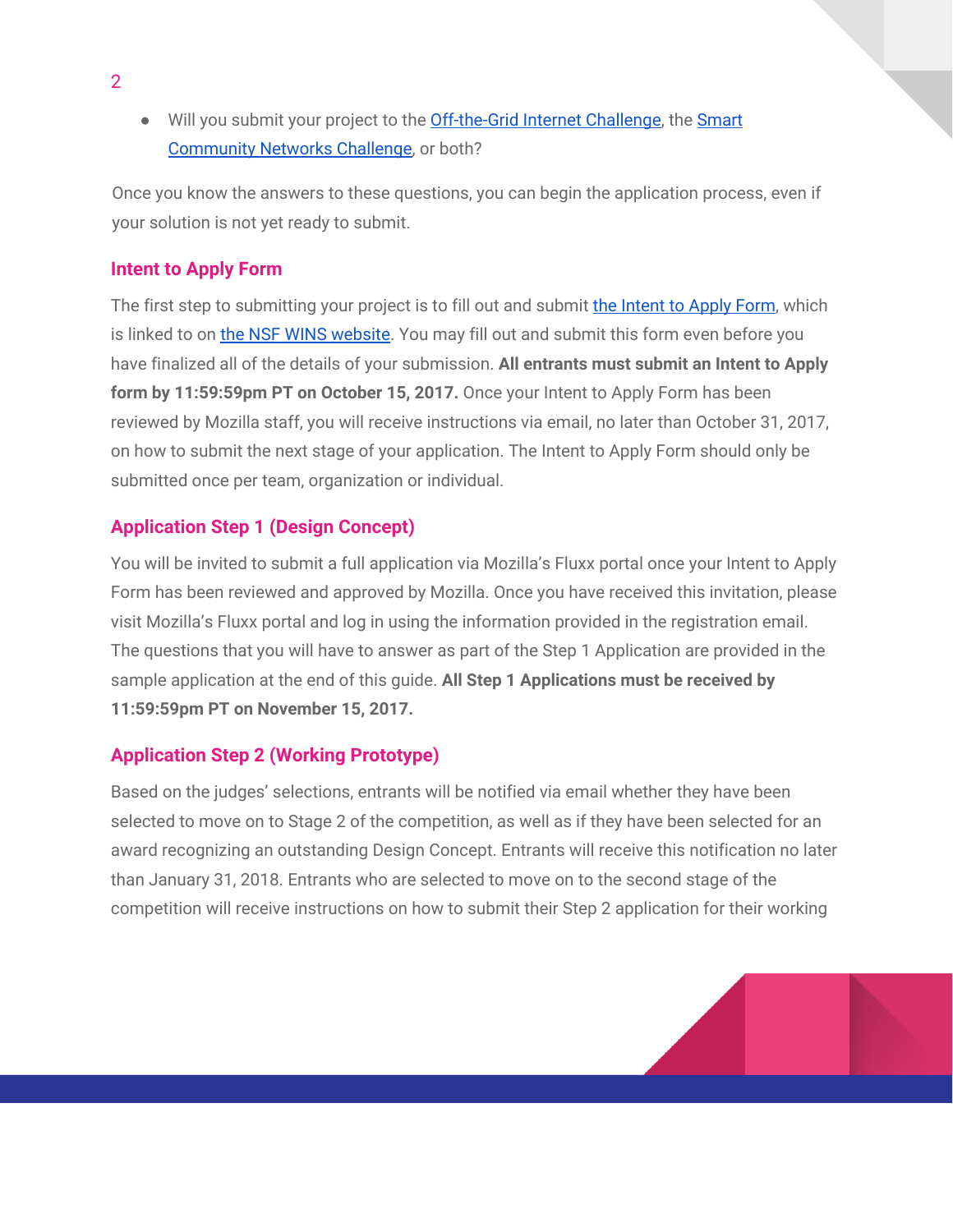prototype using Fluxx. The questions that you will have to answer as part of the Step 2 Application are provided in the sample application at the end of this guide. **All Step 2 Applications must be received by 11:59:59pm PT on June 22, 2018.** Finalists at this stage may be required to provide a live demo of their projects for judges and/or a public audience (travel and accommodations will be provided for any finalists who are required to travel, see the [rules](https://wirelesschallenge.mozilla.org/rules-and-regulations/) and [regulations](https://wirelesschallenge.mozilla.org/rules-and-regulations/) for more information).

#### **Announcement of Final Awards**

Final award winners for the Challenges will be notified via email and phone and will be publicly announced on or around August 2018.

## Things to note before using Fluxx to submit your application

You will be submitting and managing your application at Stages 1 and 2 using Mozilla's Fluxx portal. Please keep in mind the following guidelines when using the Fluxx software to submit your project:

- The information you enter into Fluxx will not auto-save. Therefore, always save your draft using the 'Save' button at the top of the screen, before returning to the main page or exiting Fluxx. This will ensure that you can return to continue editing.
- Only click the 'Submit' button once all the fields on the page are complete. Once you have clicked 'Submit,' you will no longer be able to edit.
- The contact information included in your application is showing as it appears in our database. If the information is not accurate, you can update it by following the instructions in the next section of this guide. It's important that we have your correct contact information, so that we can notify you of the status of your application.
- Fluxx is not mobile-friendly. Plan to complete your application using a laptop or desktop computer, not a smartphone or tablet.
- If you have questions or need assistance using Fluxx, please email [grants@mozillafoundation.org](mailto:grants@mozillafoundation.org).

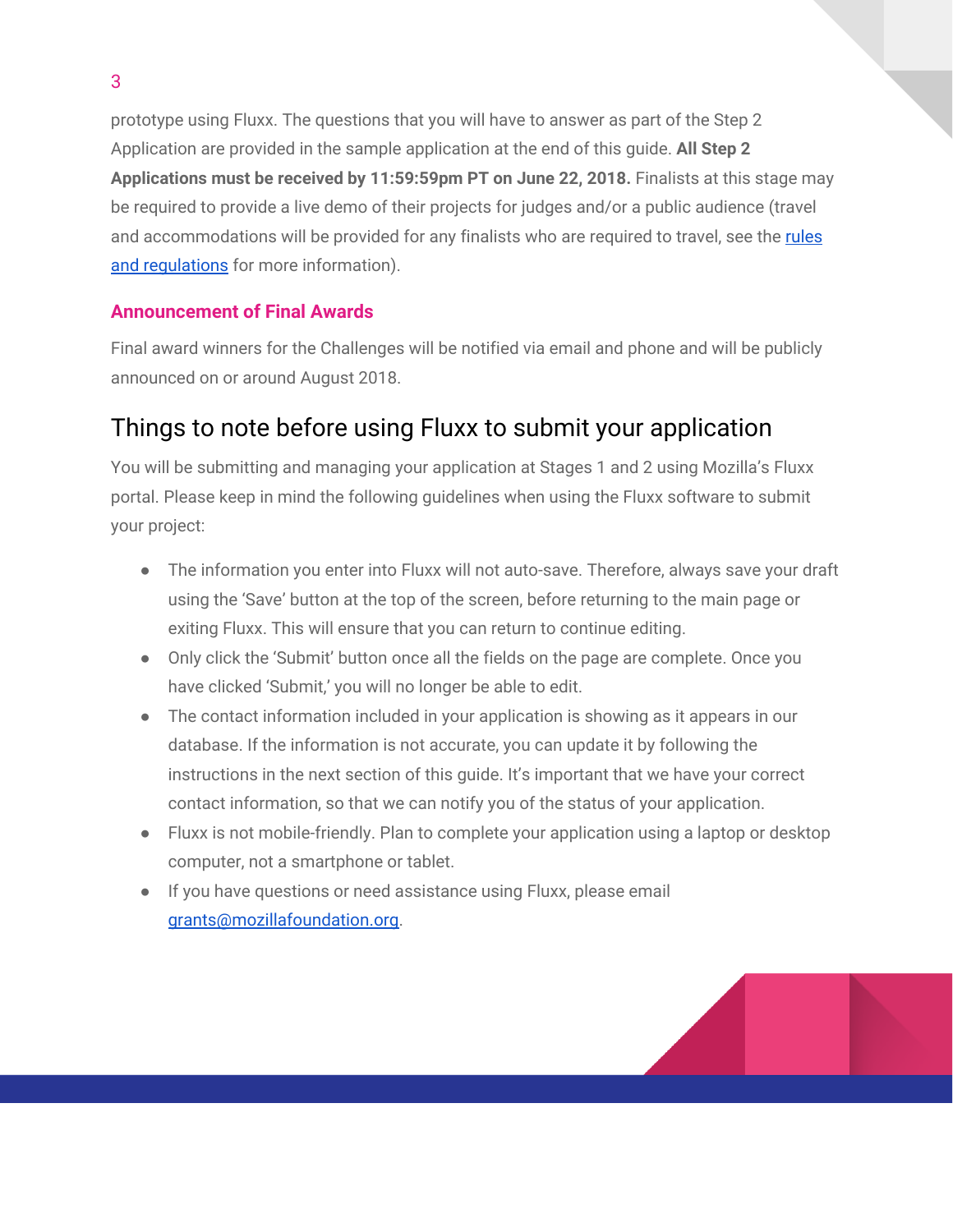## Submitting your application using Fluxx

#### **1.) Before you submit**

If you submitted your information via the Intent to Apply form before the deadline (October 15, 2017), you will receive an email containing your Fluxx username and password, as well as another email containing an invitation to submit to the NSF WINS Challenges. You should receive both of these emails by October 31, 2017. If you filled out the Intent to Apply form and did not receive these emails, first check your spam filter and search your email inbox for "fluxx.io". If you still are unable to locate your Fluxx invites, please email [wirelesschallenge@mozillafoundation.org](mailto:wirelesschallenge@mozillafoundation.org) and be sure to include both the name and the email address that you used to fill out the Intent to Apply form.

#### **2.) Logging into Fluxx**

To log into Fluxx for the first time, visit [https://mozilla.fluxx.io](http://mozilla.fluxx.io/) using a desktop web browser, not a mobile phone or tablet. To log in, enter in the username and password that you received via email.

#### **3.) Change your password**

For security purposes, it's best to change your default password before entering in any data. Upon logging in, you'll see a navigation panel on the left hand side of the screen. At the bottom of the panel, you'll see a gear (see screenshot below). Click on the gear and select "Change Password" to change your password. You may also use this menu to logout of your session once you're done.

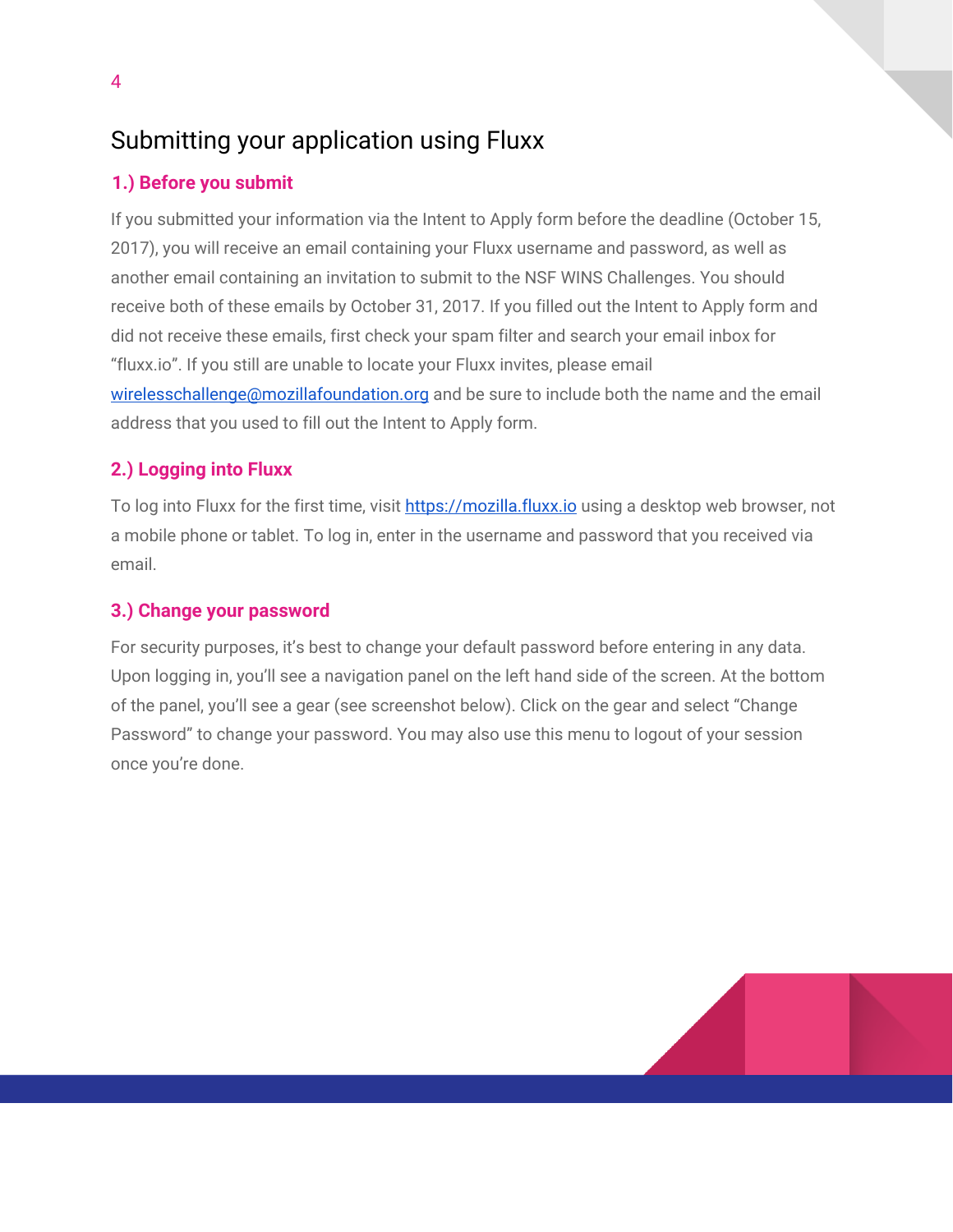

#### **4.) Fill in and/or update your information**

In the side panel, click the "Organizations" and "People" buttons to view your information. Please fill in any information that is not complete and update any information that is incorrect or out of date by pressing the "Edit" button and filling in the correct information.

● If you need to add a new person as a primary contact or signatory, you should do so via the "Add new" button on the application form, not the "People" button in the side panel.

#### **5.) Locating your draft application(s)**

In the side panel, click on the "Drafts" button under "Requests" in order to view your open applications. This will open any unsubmitted WINS applications that are associated with your account in a second panel. You may see two separate WINS applications if you have indicated that you wish to submit to both Challenges (each Challenge requires a separate application).

● **Note: do not submit your application using the "Apply for Funding " button in the side panel.** In order to apply for the WINS Challenges, you must use the WINS-specific application form, which should be located in your "Drafts". If you do not see a WINS application in your Drafts of if you cannot edit it, please email [grants@mozillafoundation.org](mailto:grants@mozillafoundation.org).

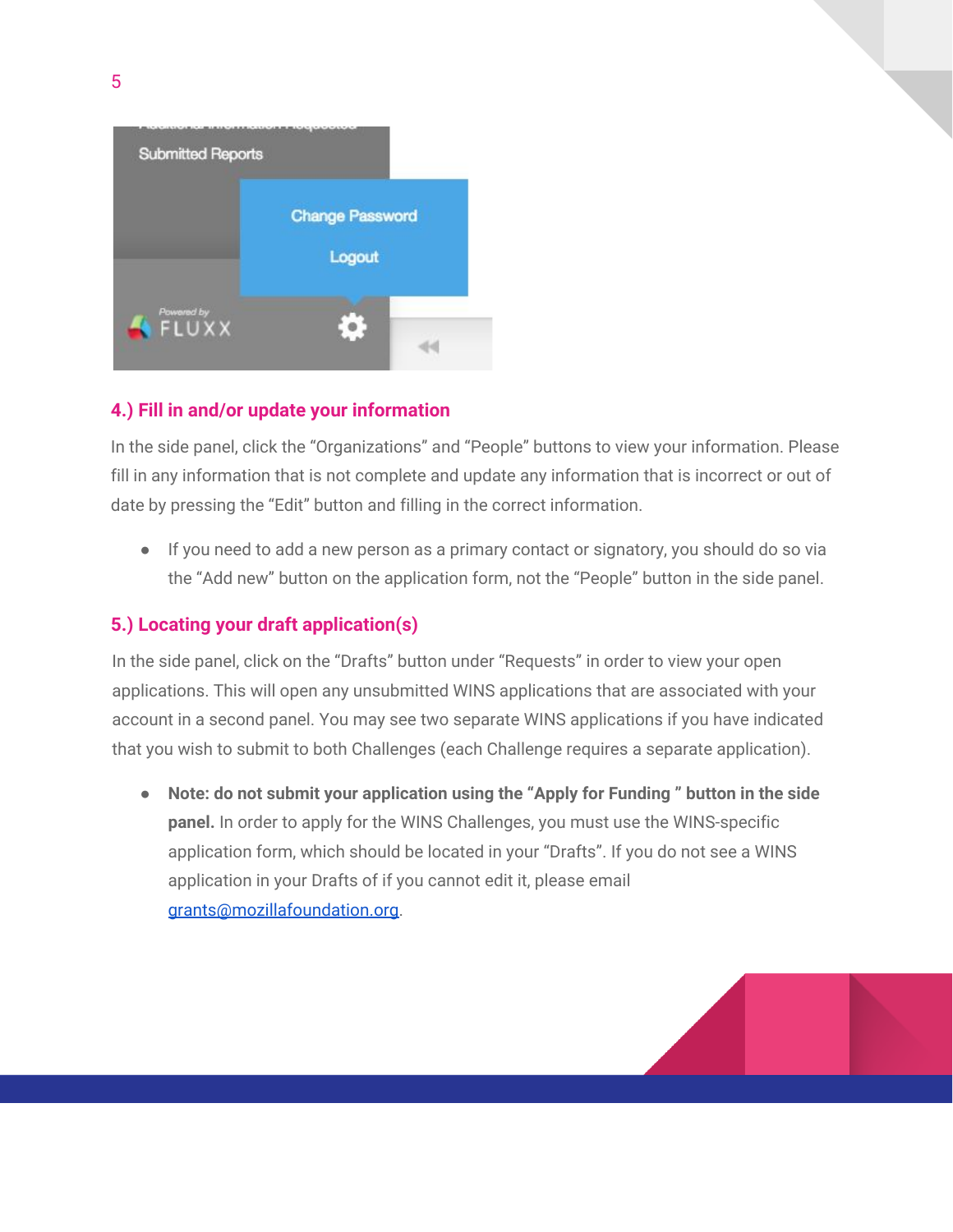#### **6.) Edit your application**

Select an application in the second panel from the left. This will open that application in a third panel. In order to edit the application, click on the "Edit" button, which appears in the upper right-hand corner of the application (see screenshot below). **Note: Fluxx does not auto-save.** In order to save your work, you must press the "Save" button at the bottom of the application. Your application will remain in the "Drafts" section and can be edited and saved as many times as you wish.

| moz://a<br><b>INFORMATION</b><br><b>Using The Portal</b><br>Apply For Funding<br><b>ORGANIZATIONS</b><br>Organizations<br><b>USERS</b><br>People | Q. Search.<br>World Affairs Council<br>R-1708-00619<br>NSF WINS Design Challenge<br>Amount Requested:<br>Status:<br>World Affairs Council<br>R-1708-00617<br>NSF WINS Design Challenge<br>Amount Requested:<br>Status: | <b>World Affairs Council</b><br>R-1708-00619 - NSF WINS Design Challenge<br>Amount Requested:<br>Table of Contents<br>General Information<br><b>Design Concept</b> |                                      | Edit E |
|--------------------------------------------------------------------------------------------------------------------------------------------------|------------------------------------------------------------------------------------------------------------------------------------------------------------------------------------------------------------------------|--------------------------------------------------------------------------------------------------------------------------------------------------------------------|--------------------------------------|--------|
| <b>REQUESTS</b><br><b>Drafts</b><br>Additional Information Requested<br><b>Submitted Requests</b>                                                | World Affairs Council<br>RG-1708-00611<br>Mozilla Grant Application<br>Project Support<br>Amount Requested: \$100.00<br>Status: Draft                                                                                  | General Information<br>Which Challenge does your solution<br>address?                                                                                              |                                      |        |
| <b>PROJECTS</b><br><b>Active</b><br>Closed<br><b>PAYMENTS</b>                                                                                    | World Affairs Council<br>RG-1708-00609<br>Mozilla Grant Application<br>Project Support<br>Amount Requested: \$5,000.00<br>Status: Draft                                                                                | If you were invited to apply by a Mozilla<br>staff member, please provide their<br>name.<br>Organization:<br>Primary Contact:                                      | World Affairs Council<br>Donna Evans |        |
| e,<br><b>AFLUXX</b>                                                                                                                              | ARA  2. 2. 20 Ph. 2.<br>$-0.4$<br>$1 - T df T$<br>$10-$                                                                                                                                                                | Primary Signatory:                                                                                                                                                 | Donna Evans                          | Submit |

#### **7.) Fill out your application**

Fill out your application, providing the most complete answers you can to all required questions. A few things to note:

● Each question has a character limit--the number of characters remaining appears below that question.

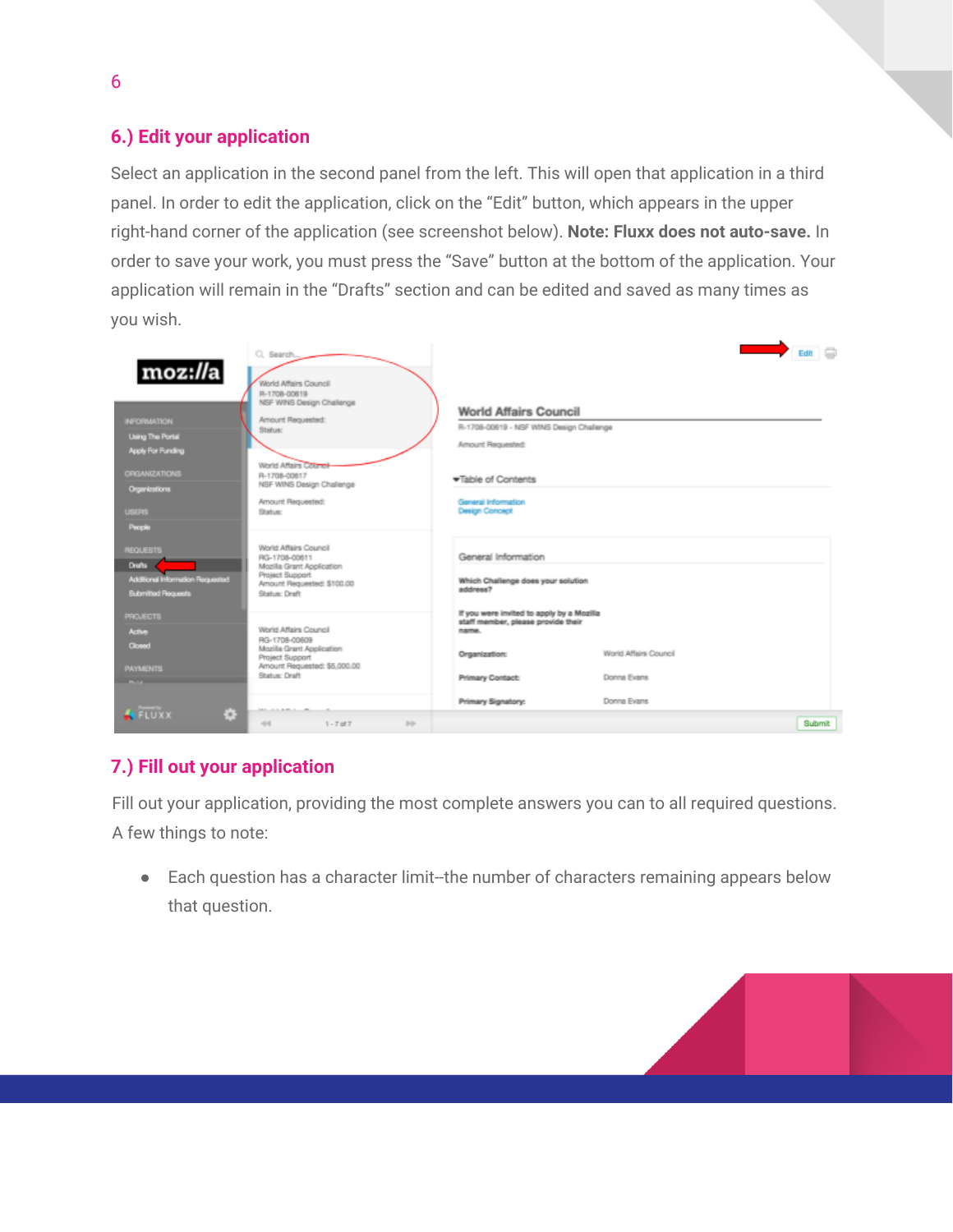- Make sure you select the Challenge you wish to respond to (either "Challenge 1: The Off-The-Grid Internet Challenge" or "Challenge 2: The Smart Community Networks Challenge"). You will be required to answer a different set of questions depending on which of the two Challenges your application is responding to.
- If you would like to submit your project to both Challenges, you will need to fill out two separate applications. If you do not have two draft applications available in your Fluxx account but wish to submit to both Challenges, please email [grants@mozillafoundation.org](mailto:grants@mozillafoundation.org) in order to have a second application added.
- If you need to change your applicant type from an organization to an individual applicant or group of individuals, simply check the "Individual Applicant" box on the application form (see below). If you need to change your applicant type from an individual to an organization, please email [grants@mozillafoundation.org](mailto:grants@mozillafoundation.org).
- After indicating the applicant type, you will see a dropdown menu asking if "[T]his grant include[s] a fiscal sponsor?" (see below). Select "Yes" if you have arranged to receive fiscal sponsorship from a 501c3 organization (if so, you will then need to fill out information relating to that organization). If not, select "No".

÷

Individual Applicant

Does this grant include a fiscal sponsor?

#### **8.) Submit your application**

Once you are ready to submit your application, be sure to hit "Save" one last time, then press the "Submit" button at the bottom of the application. In order to submit your application, you will need to agree to both the NSF WINS rules, as well as the Mozilla privacy policy. **Note: once your application has been submitted, it cannot be edited or changed.**

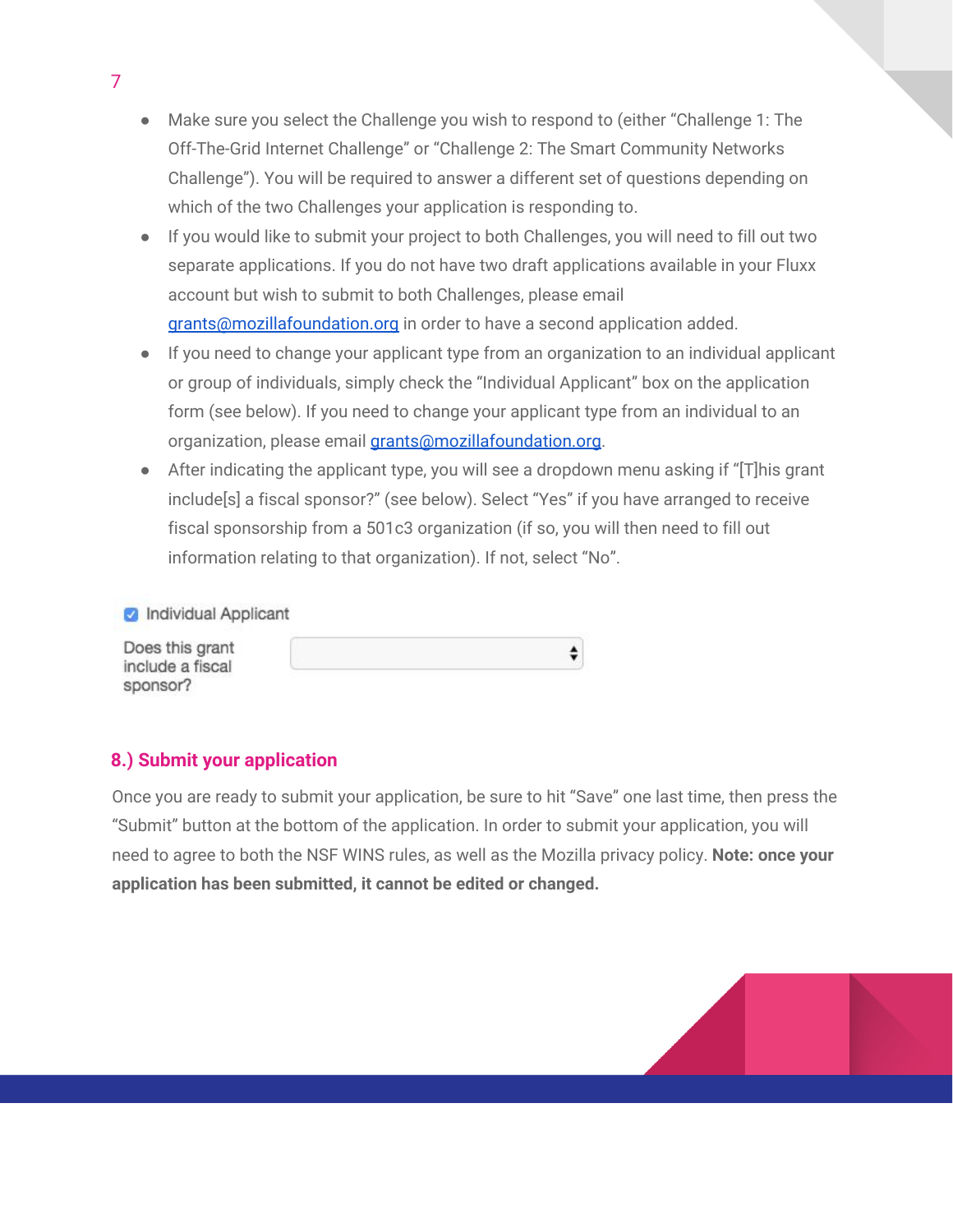#### **9.) Viewing your application after it has been submitted**

If you wish to view your submitted application(s), you may do so by clicking on the "Submitted Requests" button, under "Requests" in the left sidebar. You may return to the Fluxx portal at any time to view your submitted applications or to update your organizational or contact information as needed.

### Other submission guidelines

In order to qualify for awards, you must follow the guidelines below; see the [rules](https://wirelesschallenge.mozilla.org/rules-and-regulations/) and requlations for a full list of eligibility and legal requirements.

- Your project must address all of the criteria required for the Challenge that you are entering; partial solutions will not be considered.
- All entries must be submitted by either a U.S.-based organization or a team leader who is a legal resident of the U.S. and who is at least 18 years of age.
- For teams of individuals, all individuals on the team must be at least 13 years of age.
- All submissions must be in English.
- All sections of the registration and submission forms must be completed for the submission to be considered (except for those marked as optional).
- All submissions are final upon submission to the Fluxx portal.
- No responsibility is assumed for lost, late, incomplete, invalid, illegible, incorrect, inaccurate or misdirected registrations or submissions; or for any error, human, technical or otherwise, that may occur in the processing of submissions.
- All submissions must be received by the required deadline in order to be considered for that stage of the competition.
- If you wish to submit confidential materials that you believe are important to your application, please email [wirelesschallenge@mozillafoundation.org](mailto:wirelesschallenge@mozillafoundation.org) with a.) a description of the confidential materials you wish to submit; b.) an explanation of why these materials are confidential.

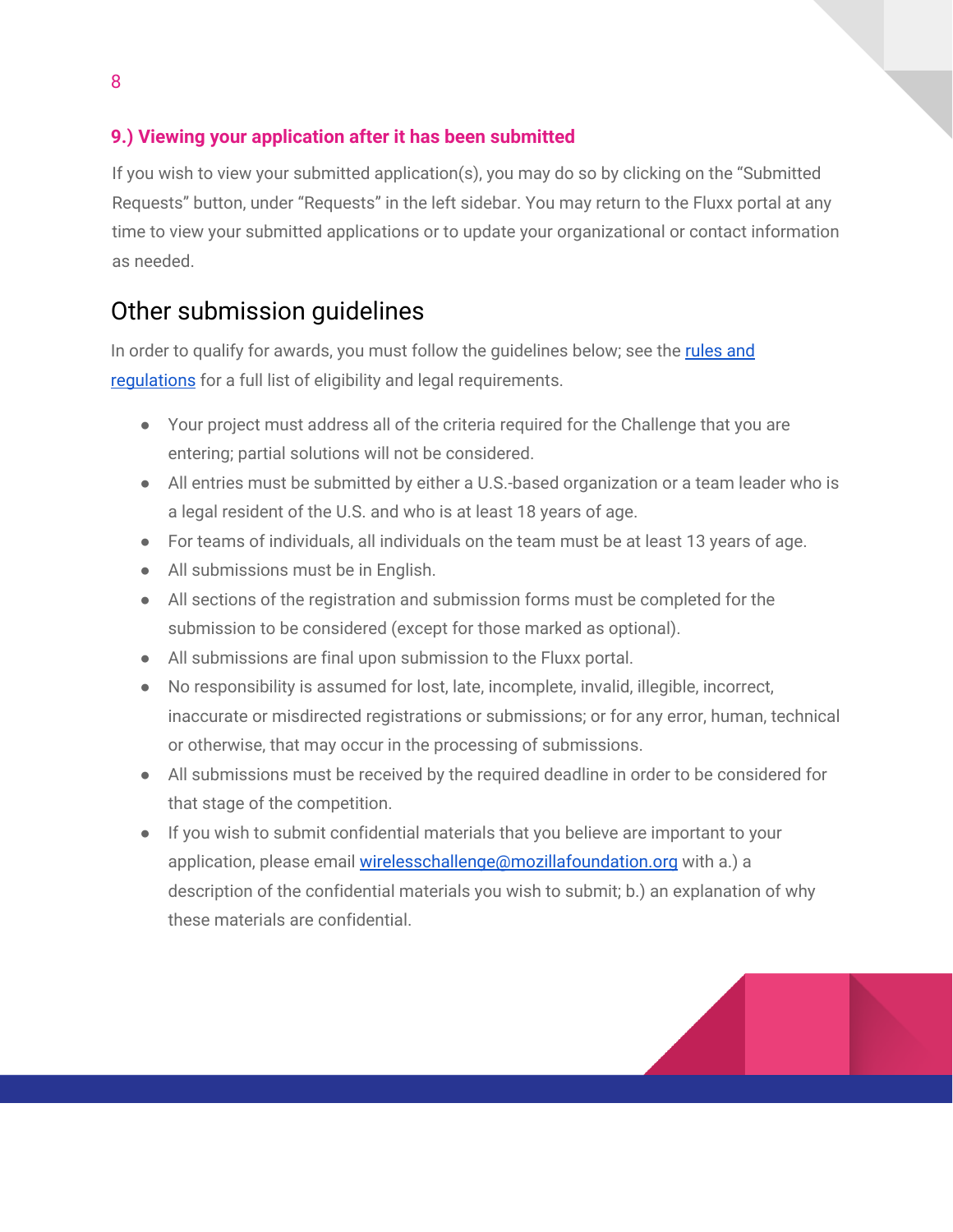# Sample application

## STEP 1 (Design Concept)

All entrants will fill out Step 1 of the application using Fluxx, after they have submitted an Intent to Apply form and have been invited to sign up for a Fluxx account.

#### **General Information**

**Which Challenge does your solution address?** *Note: if you are applying to more than one of the Challenges, you will need to complete a separate application for each Challenge.* (Applicant can select either "Challenge 1: Off-The-Grid Internet Challenge" or "Challenge 2: Smart Community Networks Challenge")

**If you were invited to apply by a Mozilla staff member, please provide their name.**

**Individual Applicant:** If you are an individual applicant, please check the individual applicant box.

**Organization:** This field will be prefilled with information you provided in your Intent to Apply form. If you need to add or make changes to this information, you may do so in the "Organizations" section of the portal.

**Location:** This field will be prefilled with information you provided in your Intent to Apply. The address for your primary location is referred to in Fluxx as your "headquarters." You may change the address in the "Organizations" section of the portal.

**Primary Contact:** This field will be prefilled with information you provided in your Intent to Apply form. If you need to add or make changes to this information, you may do so in the "People" section of the portal.

**Primary Signatory:** This field will be prefilled with information you provided in your Intent to Apply form.

**Does this grant include a fiscal sponsor?**

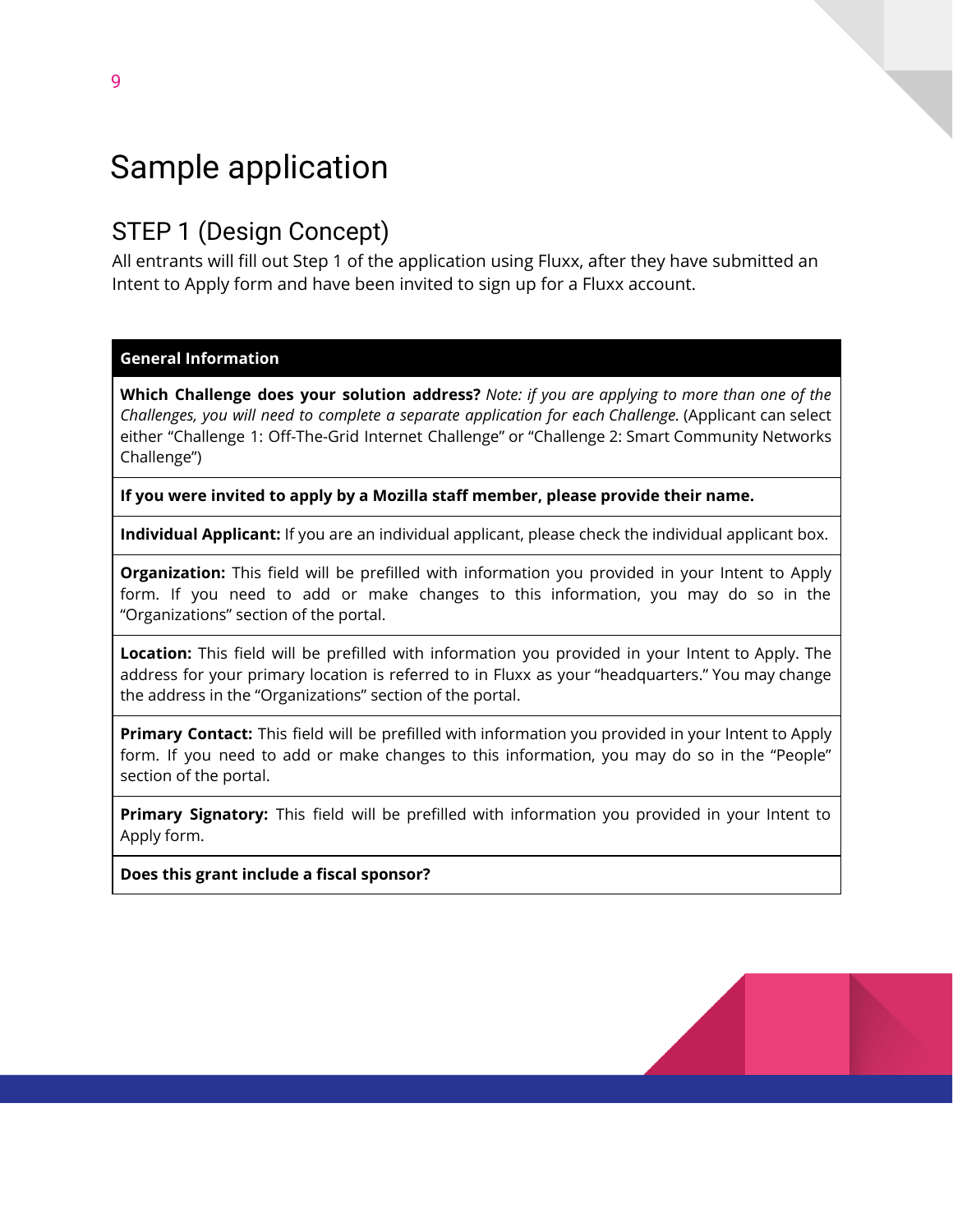#### **Design Concept**

**Solution Name:** What is the name of your solution? (100 characters or fewer)

**Team members:** For each member of your team, please list the following:

- Full name
- Email address
- A brief bio, which includes their role on the team (i.e. "designer")
- Links to any additional background information (optional)

(5000 characters or fewer)

**Problem Statement:** Describe the issue/problem you are trying to address. (500 characters or fewer)

**Solution Statement:** Describe your solution and how it will connect the unconnected. (500 characters or fewer)

**Users:** Who will the users of your solution be? How does the design of your solution address those users' needs? How will it benefit those users? Did you conduct any user research that shaped the design of your solution? (1250 characters or fewer)

**Community/Location:** Describe the communities, geographic location(s) and/or types of environments in which this solution could be most useful. (1250 characters or fewer)

**Technical Feasibility:** Explain the technical design of your solution. What technical capabilities do you envision a working prototype will have? Are there any technical hurdles or problems that will need to be solved in order to build a working prototype? At what stage of development is your solution currently? (5000 characters or fewer)

**Differentiation:** How does the proposed solution differ from or improve upon existing solutions? What is innovative or novel about the proposed concept or technology? (1250 characters or fewer)

**Affordability:** How affordably do you envision the solution could be implemented in a real community? (1250 characters or fewer)

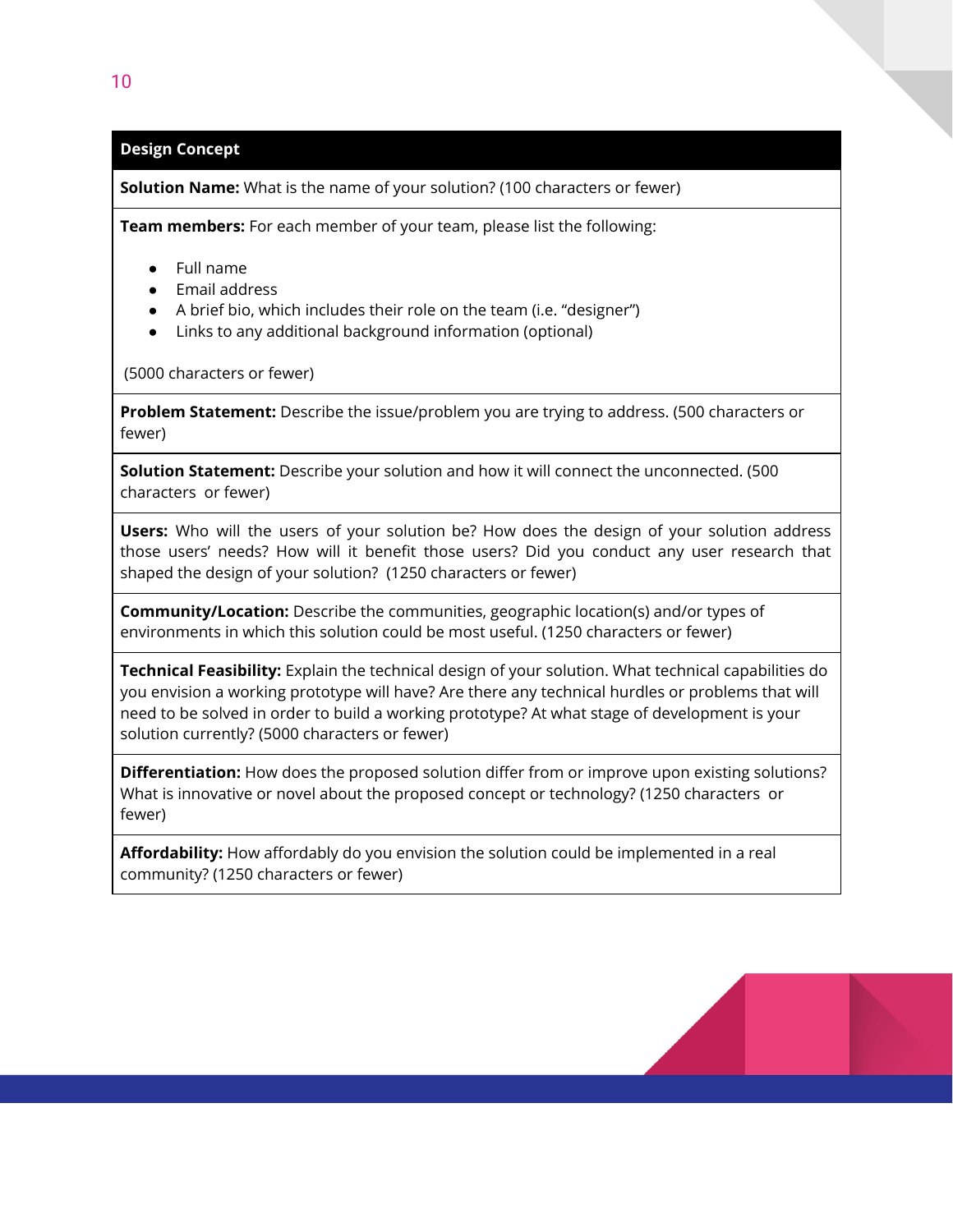**Social Impact:** How well-tailored is the solution to the needs of the community and users for which it is designed? How will the design of the solution help engage community members in order to maximize utilization? (1250 characters or fewer)

**Scalability:** How will the solution be adaptable to a broader set of communities or areas? How scalable is the solution? How will you provide tools and documentation to anyone who might wish to build upon your work or launch a similar effort? (1250 characters or fewer)

**Openness:** Mozilla works in the open. How will you document and share your project progress with the community? What documentation and resources have you created to help others understand and leverage your design in their own work? (1250 characters or fewer)

**Previous awards:** Have you previously been awarded a prize for this solution in any competition? If so, please explain. (1250 characters or fewer)

**Internet Health: On which Internet health issue(s) does your solution focus?** (To learn more about each of these areas, visit internethealthreport.org)

Open Innovation

Digital Inclusion

Decentralization

Privacy and Security

Web Literacy

**Links to public documentation:** Please provide publicly-accessible links to information on your solution, using the categories provided below. You may only provide one link per category and do not need to provide links for all four categories:

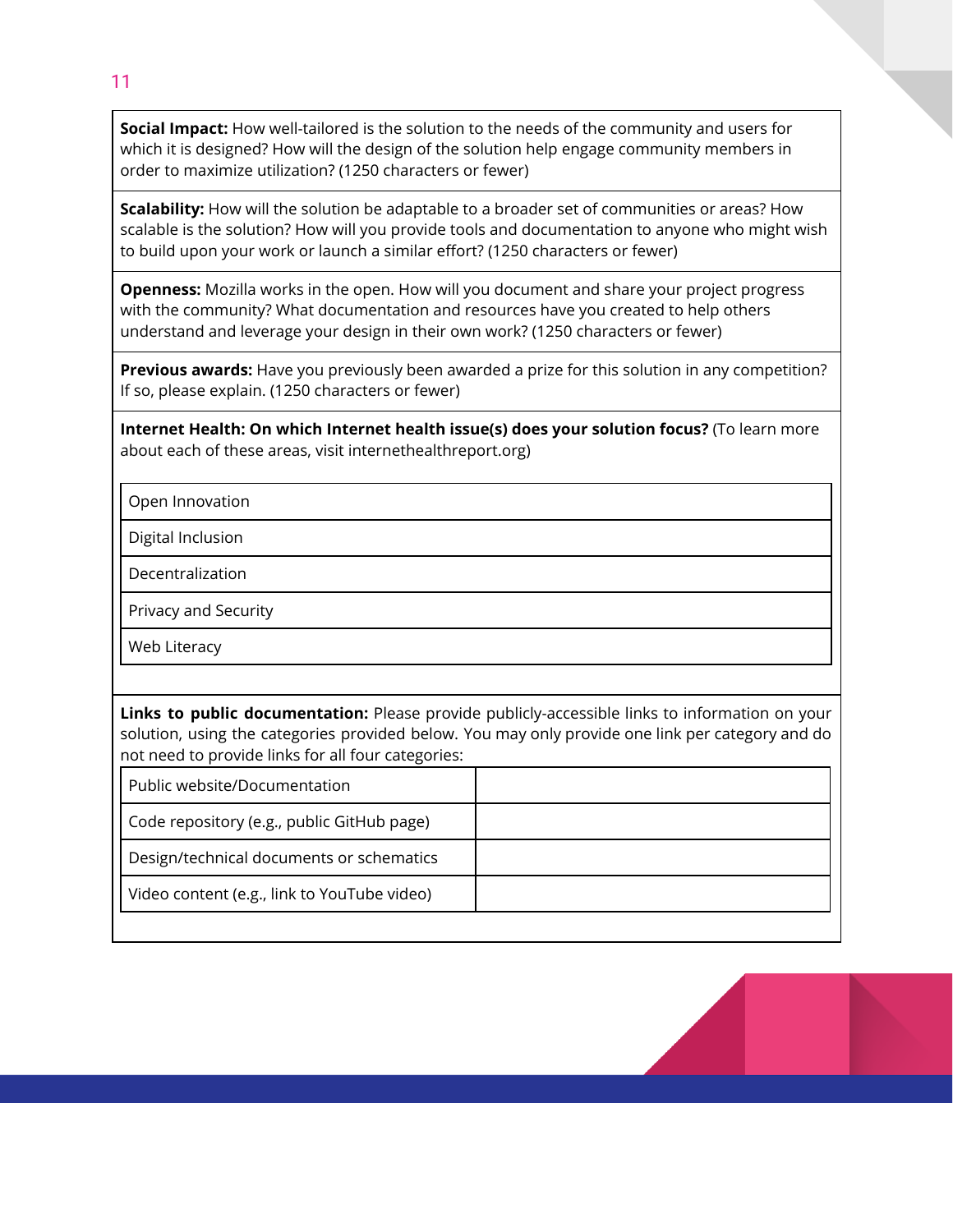#### **Off-The-Grid Internet Challenge (Challenge 1 Applicants Only)**

Portability: How portable is your proposed solution? Could your solution be easily carried by hand? Please explain. (1250 characters or fewer)

**Power:** Could your solution be powered, for hours or days, by a portable power source? Please explain. (1250 characters or fewer)

**Applications:** What information, apps, services, software, etc. will your solution provide access to? Are these designed in a way that maximizes usability for the intended users? (1250 characters or fewer)

#### **Smart Community Networks Challenge (Challenge 2 Applicants Only)**

**Network Footprint:** How will your solution make efficient use of existing infrastructure? (1250 characters or fewer)

**Security and Privacy:** What steps are you taking to protect privacy and security for users of your solution? (1250 characters or fewer)

By clicking 'Submit**'** I agree to the WINS [Challenge](https://wirelesschallenge.mozilla.org/rules-and-regulations/) Rules and the Mozilla [Privacy](https://www.mozilla.org/privacy/websites/) Policy.

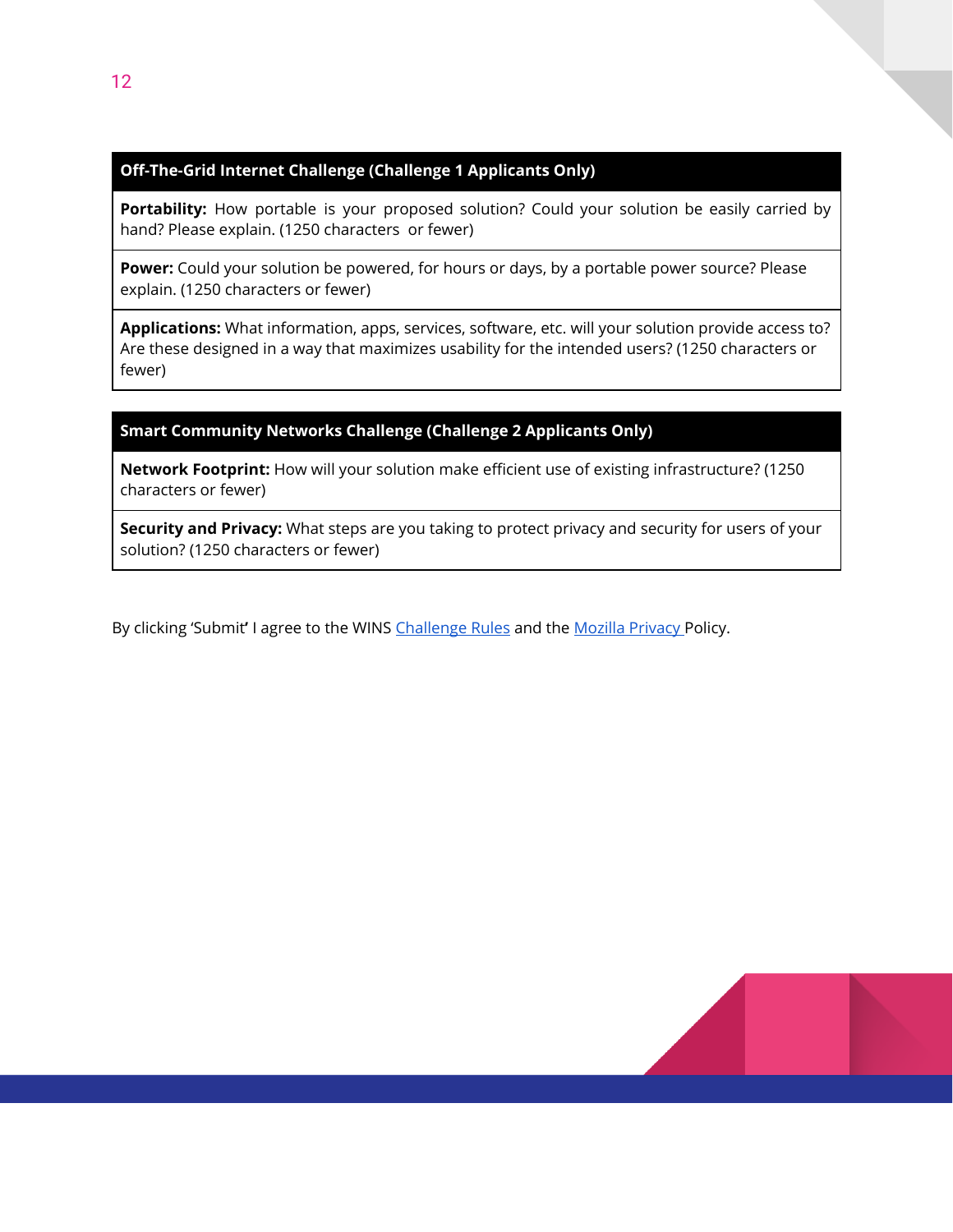## STEP 2 (Working Prototype)

This stage of the application will only be filled out by entrants who are selected to move on to the second stage of the competition and will be completed in Fluxx.

| <b>Your Solution</b>                                                                                                                                                                                                                                                                                                                      |                                                                                                                                                                                             |
|-------------------------------------------------------------------------------------------------------------------------------------------------------------------------------------------------------------------------------------------------------------------------------------------------------------------------------------------|---------------------------------------------------------------------------------------------------------------------------------------------------------------------------------------------|
| category. You MUST provide links for at least two of the four categories.                                                                                                                                                                                                                                                                 | Links to public documentation: Please provide publicly-accessible links to information on your<br>working prototype, using the categories provided below. You may only provide one link per |
| Public website                                                                                                                                                                                                                                                                                                                            |                                                                                                                                                                                             |
| Code repository (e.g., public GitHub page)                                                                                                                                                                                                                                                                                                |                                                                                                                                                                                             |
| Design/technical documents and test data                                                                                                                                                                                                                                                                                                  |                                                                                                                                                                                             |
| Video content (e.g. a link to a publicly-hosted<br>video of your working prototype being<br>demoed, 5 minutes or less)                                                                                                                                                                                                                    |                                                                                                                                                                                             |
|                                                                                                                                                                                                                                                                                                                                           |                                                                                                                                                                                             |
| Solution Statement: Describe your working prototype and how it connects the unconnected.<br>(500 characters or fewer)                                                                                                                                                                                                                     |                                                                                                                                                                                             |
| <b>Community/Location:</b> Describe the communities, geographic location(s) and/or types of<br>environments in which this solution could be most useful. Have these communities and<br>environments changed since you submitted your Design Concept? (1250 characters or fewer)                                                           |                                                                                                                                                                                             |
| Live Demo: If invited to do so, would you be able to provide a live demo of your working<br>prototype? If no, please explain why below. (500 characters or fewer)                                                                                                                                                                         |                                                                                                                                                                                             |
| Technical Feasibility: Explain the technical design of your solution. How does your prototype<br>work? What are its capabilities? What are its limitations? Are there any technical hurdles or<br>problems that would need to be solved in order to build a real network or device based on your<br>prototype? (5000 characters or fewer) |                                                                                                                                                                                             |
| Differentiation: How does your prototype differ from or improve upon existing solutions? What<br>is innovative or novel about the concept or technology? Has this changed since you submitted<br>your Design Concept? (1250 characters or fewer)                                                                                          |                                                                                                                                                                                             |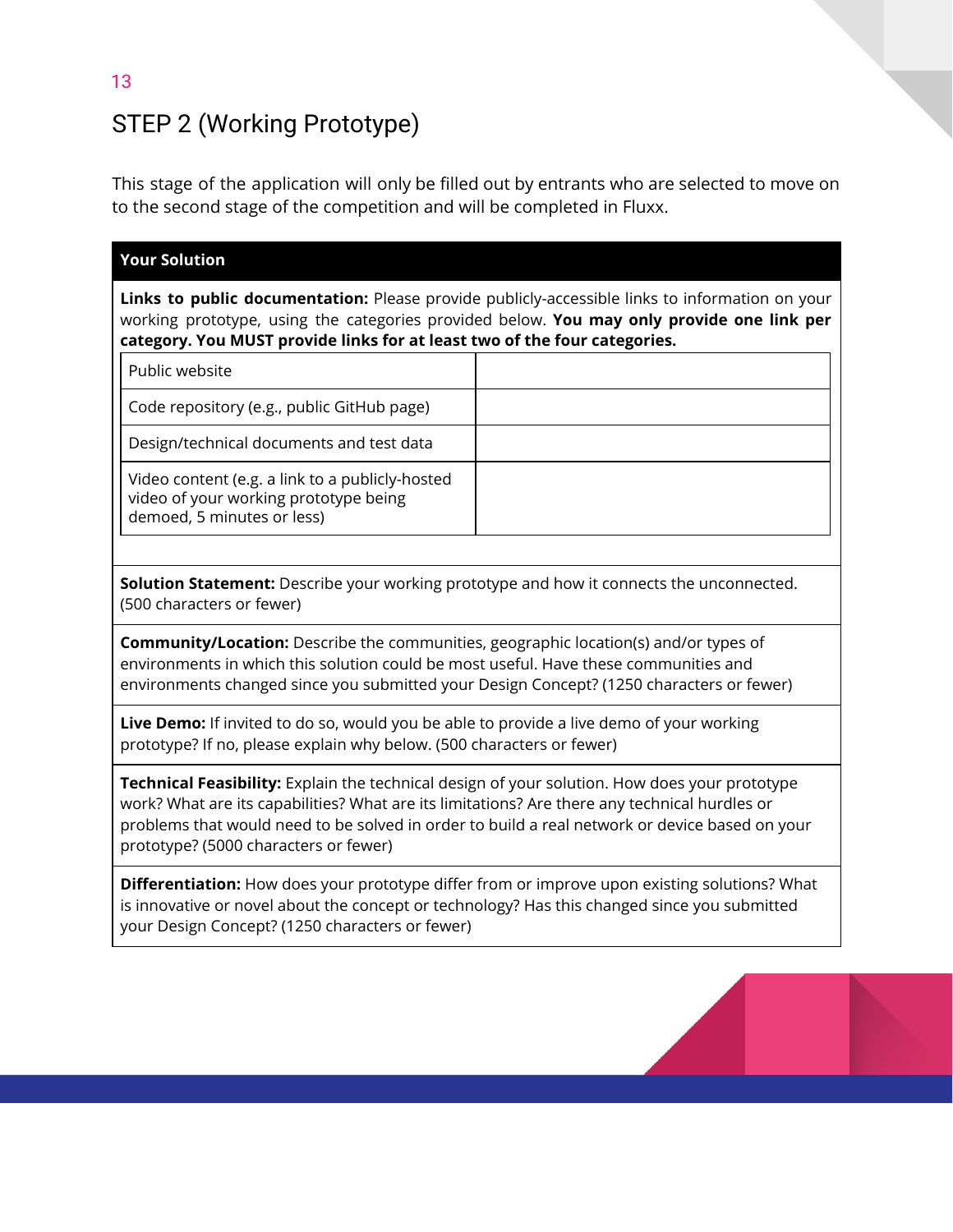**Affordability:** How affordably do you envision the solution could be implemented in a real community? Has this changed since you submitted your Design Concept? (1250 characters or fewer)

**Social Impact:** How well-tailored is the prototype to the needs of the community and users for which it is designed? How will the design of the solution help engage community members in order to maximize utilization? Has this changed since you submitted your Design Concept? Have you tested your prototype in any communities? (1250 characters or fewer)

**Sustainability and scalability:** How would your solution be financially sustainable in a real community? How could it be adaptable to other communities or areas? What tools and documentation have you provided to anyone who might wish to build upon it or launch a similar effort? (1250 characters or fewer)

**Speed:** At what download and upload speeds does your solution provide access to users? (500 characters or fewer)

**Openness:** Mozilla works in the open. How have you documented and shared your solution with the community? (1250 characters or fewer)

#### **Off-The-Grid Internet Challenge (Challenge 1 Applicants Only)**

**Portability:** How portable is your working prototype? Can your working prototype be easily carried by hand? Please explain. (1250 characters or less)

**Power:** Can your working prototype be powered, for hours or days, by a portable power source? Please explain. (1250 characters or less)

**Density and range:** How many users can your working prototype support and at what distances? (1250 characters or fewer)

**Applications:** What information, apps, services, software, etc. does your prototype provide access to? How are these designed in a way that maximizes usability for the intended users? (1250 characters or fewer)